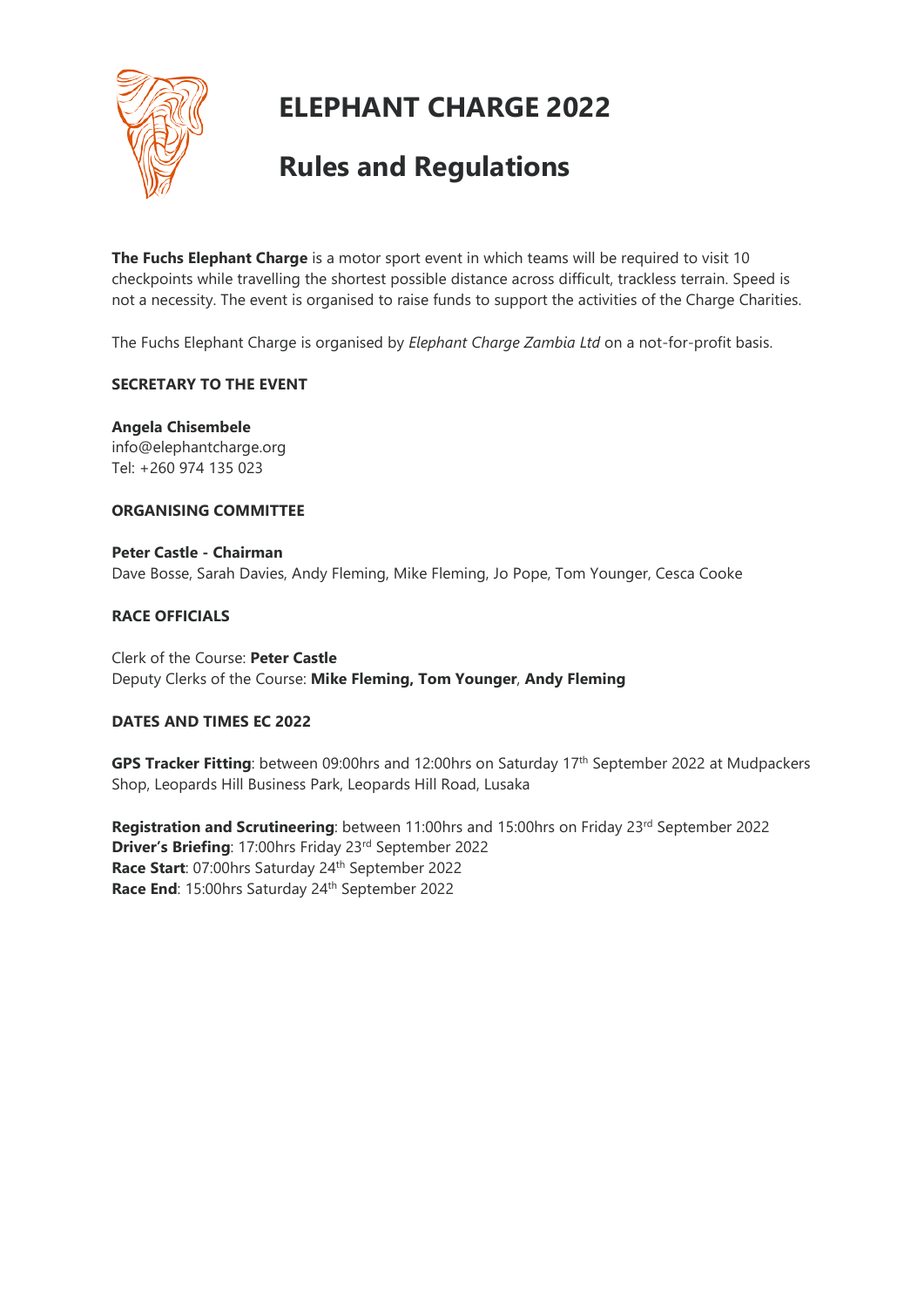# **CHARGE VEHICLES**

The Clerk of the Course's decision on the eligibility of any vehicle will be final.

*Cars Teams - Eligibility and Equipment*

The event is open to any vehicle with 4 wheels or more which must be roadworthy and safe in the opinion of the scrutineers, EXCEPT that the following are specifically excluded:

- Agricultural prime movers or similar vehicles
- Earth moving machines and equipment
- Plant and machinery for construction works
- Tracked vehicles

The minimum allowed unloaded weight of a vehicle is 500kg. The maximum allowed unloaded weight of a vehicle is 3000kg.

Any tyre and rim size and design is allowed. Studs, chains and spikes are prohibited.

At scutineering, each car will be checked for the following mandatory equipment:

- Roll-cage (frame built in or around the vehicle passenger compartment to protect its occupants.
- Seat belts for driver and navigator full harness recommended
- First aid kit
- Fire extinguisher
- Fly spray (for bees)
- 10 litres drinking water
- Entry number stickers
- Event sponsor stickers
- GPS tracking device (fitted at scrutineering)

It is recommended to carry sufficient food for the crew for 24 hours as well as warm clothing and blankets. A torch is recommended to enable search parties to locate lost vehicles at night.

Power-driven winches are permitted. GPSs are permitted. Radio and mobile phone communication will not be allowed except in emergencies. Any competitor who is judged by the Clerk of the Course to have used radios or mobile phones will be disqualified.

## *Motorbike Teams - Eligibility and Equipment*

The event is open to any vehicle with 2 wheels which must be roadworthy and safe in the opinion of the scrutineers.

The minimum allowed engine capacity is 65cc. The maximum allowed engine capacity is 850cc. Each bike team must have at least one bike fitted with a functional battery and charging system. The GPS Tracking Device will be fitted to this bike.

Power-driven winches are permitted. Each rider must have a helmet, eye protection and all other suitable protective equipment. Bikes may only carry fuel in fitted fuel tanks. GPSs are permitted. Each bike team must carry a First Aid kit to be checked at scrutineering.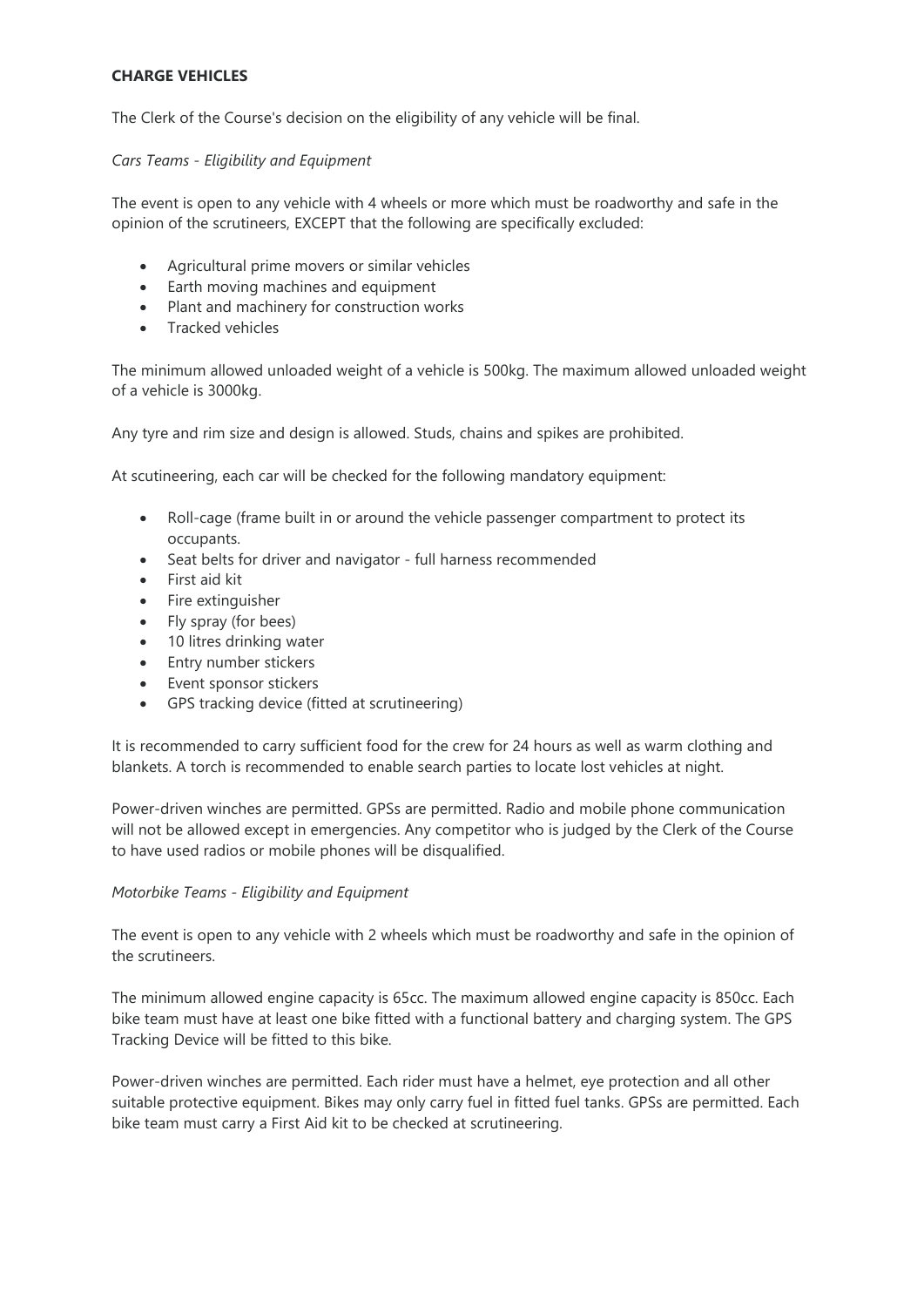Each bike team must carry at least 5 litres of water. It is recommended to carry sufficient food for the crew for 24 hours as well as warm clothing and blankets. A torch is highly recommended to enable search parties to locate lost vehicles at night.

## *GPS Tracking Device*

Each team's performance will be measured by the GPS Tracking Device supplied by the organisers. No other instrument will be considered as valid when computing final results.

The GPS Tracking Device and associated equipment provided remains the property of Elephant Charge and must be returned to the organisers on completion of the event, prior to leaving the Charge.

Any evidence of damage to the equipment or interference with it's sealing will result in exclusion. Entrants will be required to compensate Elephant Charge for any damage or loss to the GPS Tracking Device or components.

## **ELIGIBLE TEAMS**

Each team must be either a car team or a motorbike team.

Entries will only be accepted on full payment (cleared funds) of the Entry Fee. Entry will normally be on a first-come-first-served basis except that priority may be given to teams who have previously competed and those who pledge higher amounts of sponsorship. Entry is at the sole discretion of the Secretary to the Event, who may reject an entry without giving any reasons.

The choice of crew is entirely at the discretion of the team except that the minimum age of any crew member is 9 years old. For a car team, any person licensed and insured to drive on the roads of Zambia is eligible to act as the driver.

Each team must designate one team member as the navigator who will receive the competitor's map and Route Card.

Except with the written consent of the Secretary to the Event, all entries must be in the name of an individual and not a company. Commercial entries are not permitted.

#### *Car Teams*

A car team must consist of one vehicle and not less than 2 and not more than 6 team members including the driver.

#### *Motorbike Teams*

A motorbike team must consist of not less than 3 and not more than 5 people and motorbikes, one person per motorbike.

#### *Team Numbers*

Each team will be issued a team number by the Secretary to the Event which must be displayed on the car or motorbikes. Teams may request a team number but priority will be given to teams who have used a given Team Number in previous Elephant Charges.

#### **FEES AND SPONSORSHIP PLEDGES**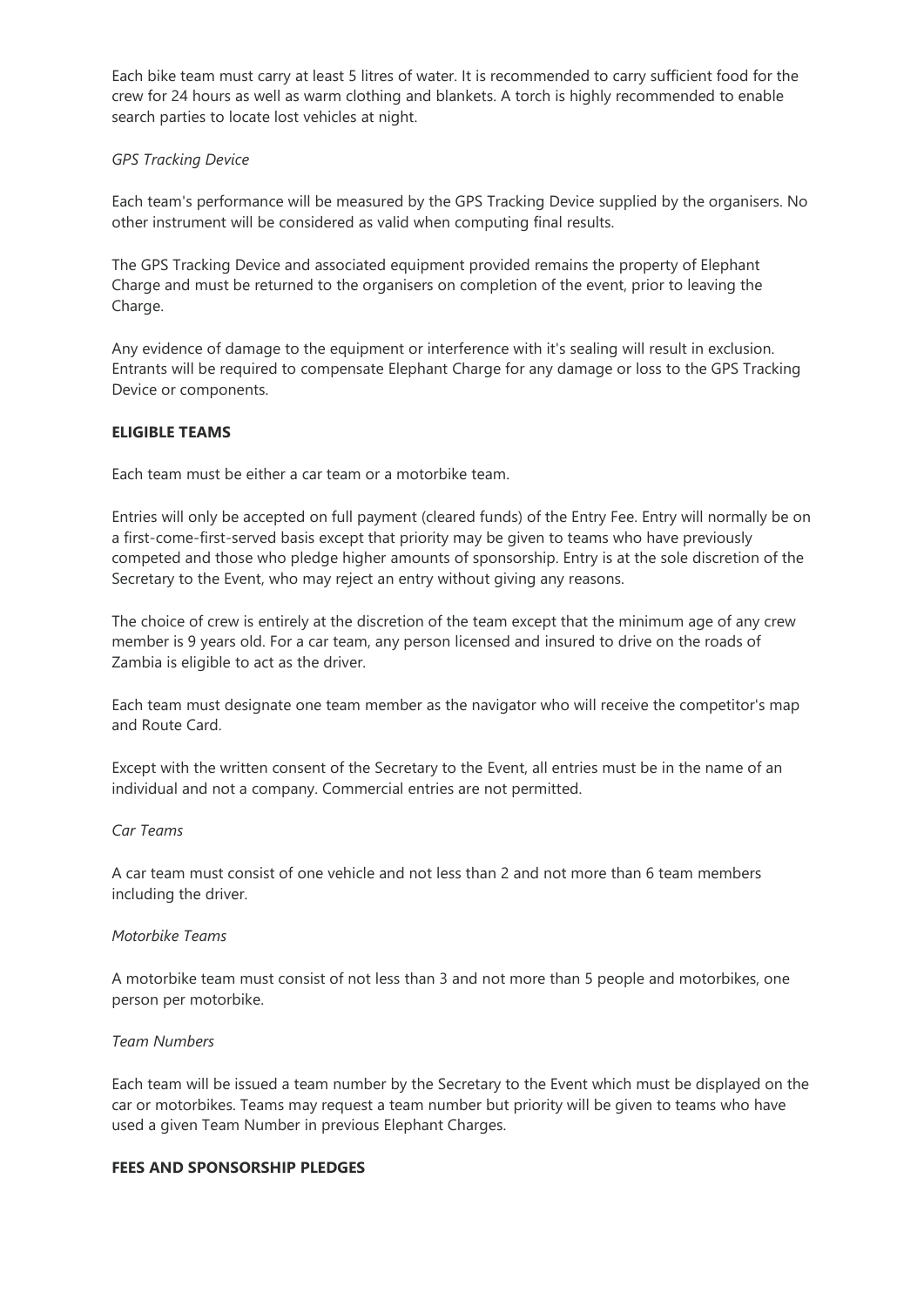The Fuchs Elephant Charge is run on a not-for-profit basis and its purpose is to raise money for Charge Charities.

An entry fee of \$500 (reduced early-bird fee of \$400 before August) must be paid by each team. The entry fee will be used by the organisers to pay for any event costs not covered by event sponsors.

Teams are required to pledge a minimum of \$1,000 sponsorship at the time they enter the event. Teams will not be allowed to start the event unless their pledged sponsorship has been received. All sponsorship received by the event will be paid to the Charge Charities.

## **ADVERTISING**

While entrants are encouraged to find and advertise their own sponsors, they MUST carry on their cars any advertising provided by the organisers.

### **INSURANCE**

Teams will take part entirely at their own risk. The arrangement of Personal Accident Insurance, Comprehensive Vehicle Insurance etc is the responsibility of the Competitor.

### **RUNNING OF THE EVENT**

### *Registration and Scrutineering*

All teams must report to registration at the Charge location for sign-in, collection of pledges and fitting of GPS Tracking Devices between 11:00hrs and 15:00hrs on Friday.

Each team will be scrutineered, issued with sponsors material and fitted with a GPS Tracking Device.

At scrutineering, vehicles will be checked for the items listed under ELIGABILITY AND EQUIPMENT above.

Scrutineering for bike teams will include a check for suitable personal protective equipment for each rider. Each rider should report to scrutineering with all their equipment.

## *Driver's Briefing*

A Driver's Briefing will be held at 16:00hrs on Friday. At the briefing each team will be issued with a course map showing the location and giving the coordinates of each of the 10 checkpoints and the HQ.

Each team will also be given their starting checkpoint by random draw and a route card which must be carried on the charge. Depending on their starting checkpoint, each team will be informed of their convoy letter (A, B, C etc) for the following morning.

Teams should study the map to decide on their route (checkpoints can be completed in any order) and identify the Tsetse-lines and Gauntlet.

#### *Start*

On the race day, Saturday, teams will proceed to a designated assembly point near HQ by 05:30hrs. At the assembly point, teams will gather in their respective starting convoys – identified by convoy letter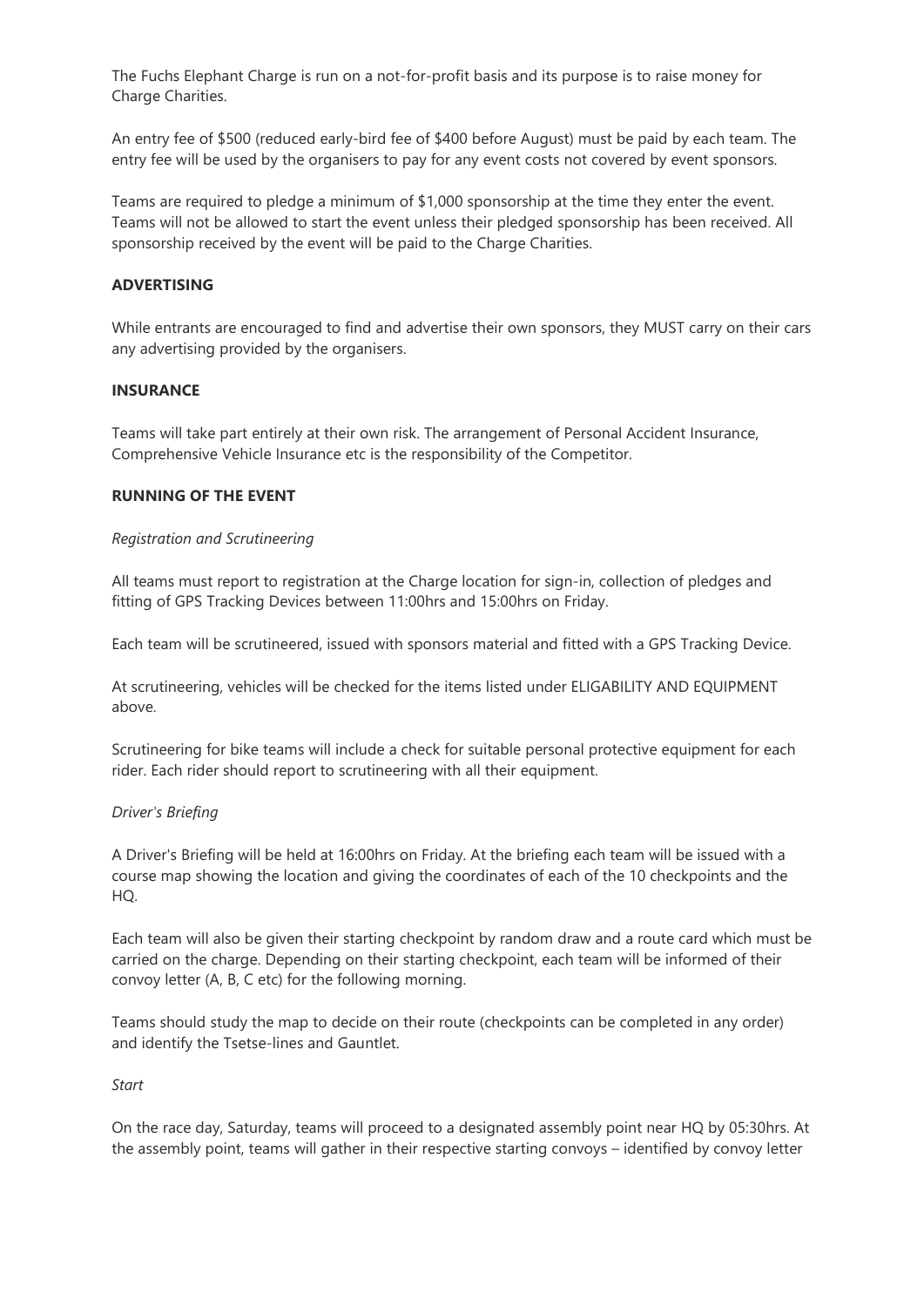(A, B, C etc). They will then proceed in convoy to their Starting checkpoints by following an escort vehicle. Competitors will be started by the marshal at their checkpoint at 07:00 prompt.

Vehicles at each Starting checkpoint will be mass started, and teams will then choose their own route within the restrictions given elsewhere in the regulations, and may visit checkpoints in any order.

## *Checkpoints*

Teams must park their vehicles within the marked area at each checkpoint. At each checkpoint teams must have their Route Card filled in and signed by the Checkpoint Marshal.

Teams will only be judged to have visited a checkpoint if their Route Card is filled in and signed. Teams presenting an incomplete Route Card at HQ will be given a result of "DNF - Did Not Finish".

A bike team will only be judged to have reached a checkpoint once the last bike in the team arrives. Bike teams may not leave the checkpoint until the last bike has arrived and the Route Card has been completed.

As a safety precaution, teams are required to declare their next intended checkpoint at the start of each leg. This is to enable the organisers to keep track of vehicles throughout the day and to monitor the progress of each vehicle in order that a search can be immediately called if any vehicle becomes unduly delayed on any leg.

In the interests of safety, the Clerk of the Course may instruct a Checkpoint Marshal to hold an entrant who is intending to commence a leg which could not possibly be completed before the end of the Charge. This decision will be made individually in each case by the Clerk of the Course, and their decision will be final.

## *Tsetse-lines*

There will be two Tsetse-lines on the course. These are legs between two checkpoints where a straight line traverse includes particularly challenging terrain. Teams do not have to complete the Tsetse Lines.

The Tsetse-lines will be identified during the Driver's Briefing.

Special awards are made (and much respect gained) for the team with the shortest distance achieved for each of the two Tsetse-lines.

#### *The Gauntlet*

Three of the checkpoints on the course will together comprise the Gauntlet. To finish the course all teams must complete the Gauntlet. The Gauntlet checkpoints will be identified in the Driver's Briefing.

Teams may traverse the Gauntlet by whichever route they choose and the Gauntlet checkpoints may be visited in any order but once started, teams must complete the Gauntlet before proceeding to any other checkpoint.

The distance travelled through the Gauntlet will be multiplied by three when calculating each teams total distance over the course.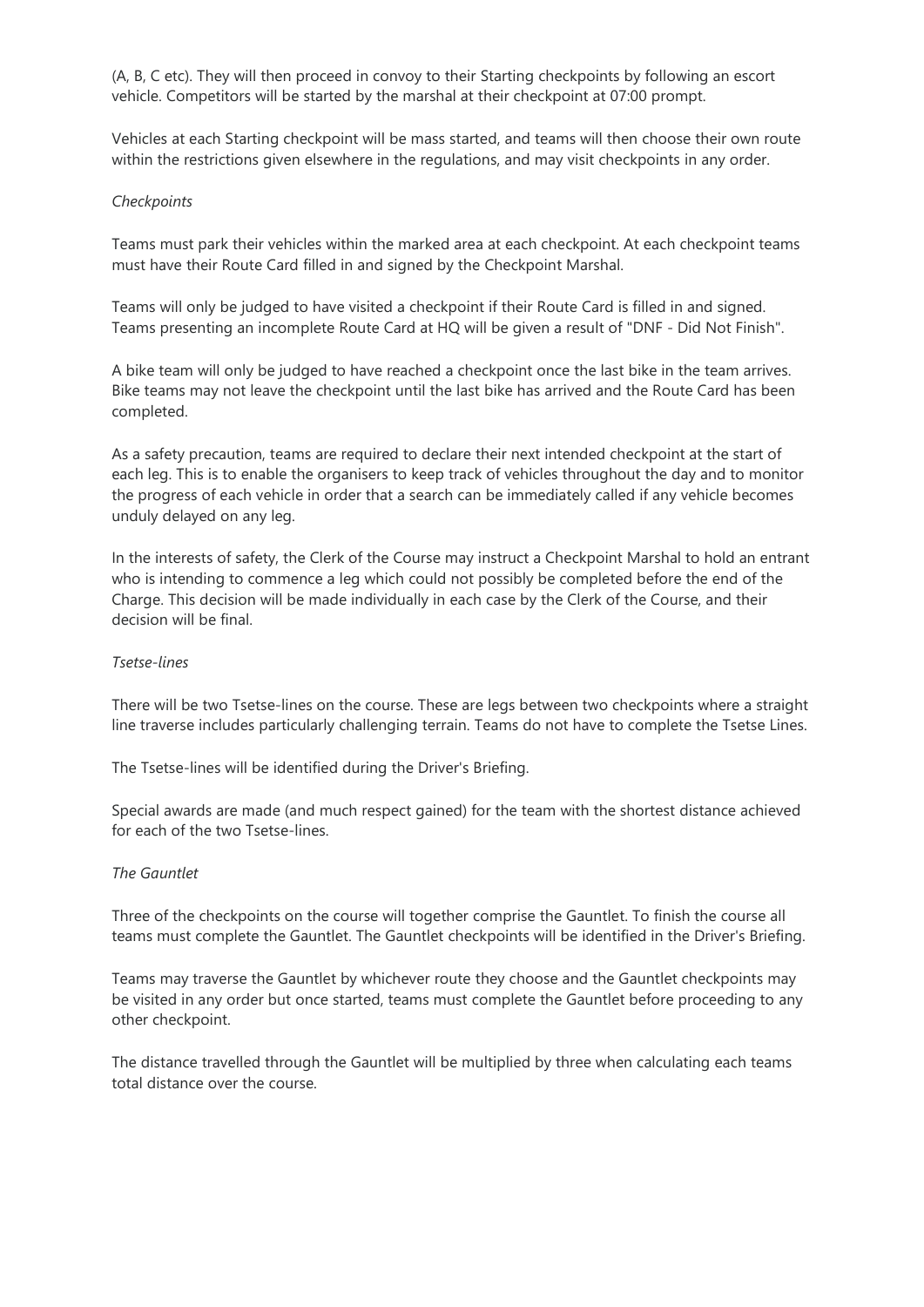## *Finish*

To finish, each team vehicle must visit every checkpoint – in any order - and then return to their starting checkpoint making a complete circuit.

All the bikes and riders in a bike team must complete the course for that team to be considered to have finished.

The Charge finishes at 15:00hrs. Checkpoint Marshalls will not endorse Route Cards after this time and teams who have not completed a full circuit by this time will be recorded as "Did Not Finish". All teams must report back to HQ as soon as possible after 15:00hrs on race day.

Teams who do not visit every checkpoint or do not return to their starting checkpoint will be marked "Did Not Finish" in the results.

Each team's course distance (including the multiplied distance through the Gauntlet) and time is measured for the complete circuit from starting checkpoint back to starting checkpoint via all the intermediate checkpoints.

# *HQ Check-in*

Having completed the course each team must return to HQ and check-in by returning their completed Route Card and have their GPS Tracking Device downloaded and removed from the vehicle.

Teams who do not report to HQ after coming off the course cannot be given a result or placing and will be recorded as "Did Not Finish".

Failure to check-in at HQ will also trigger a search for that vehicle. It is therefore very important that, even in the case of an early retirement during the day, teams register with HQ as soon as they can after completing the event.

## *Winner*

The winning team will be the one who completes the course in the shortest distance as determined by the Clerk of the Course. The official results announced at prize giving are final and no challenge or discussion of the results or awards will be entertained.

# **OTHER REGULATIONS**

For reasons of safety, teams must comply with any and all instructions given by the Clerk of the Course or their representatives.

## *Assistance on the course*

Teams may not receive any assistance from non-competitors except while stopped at checkpoints where teams may only be provided with:

- Fuel
- Tyres
- Food and water
- Assistance from a medical, religious or legal practitioner

Non-competitors may not assist competitors in any other way.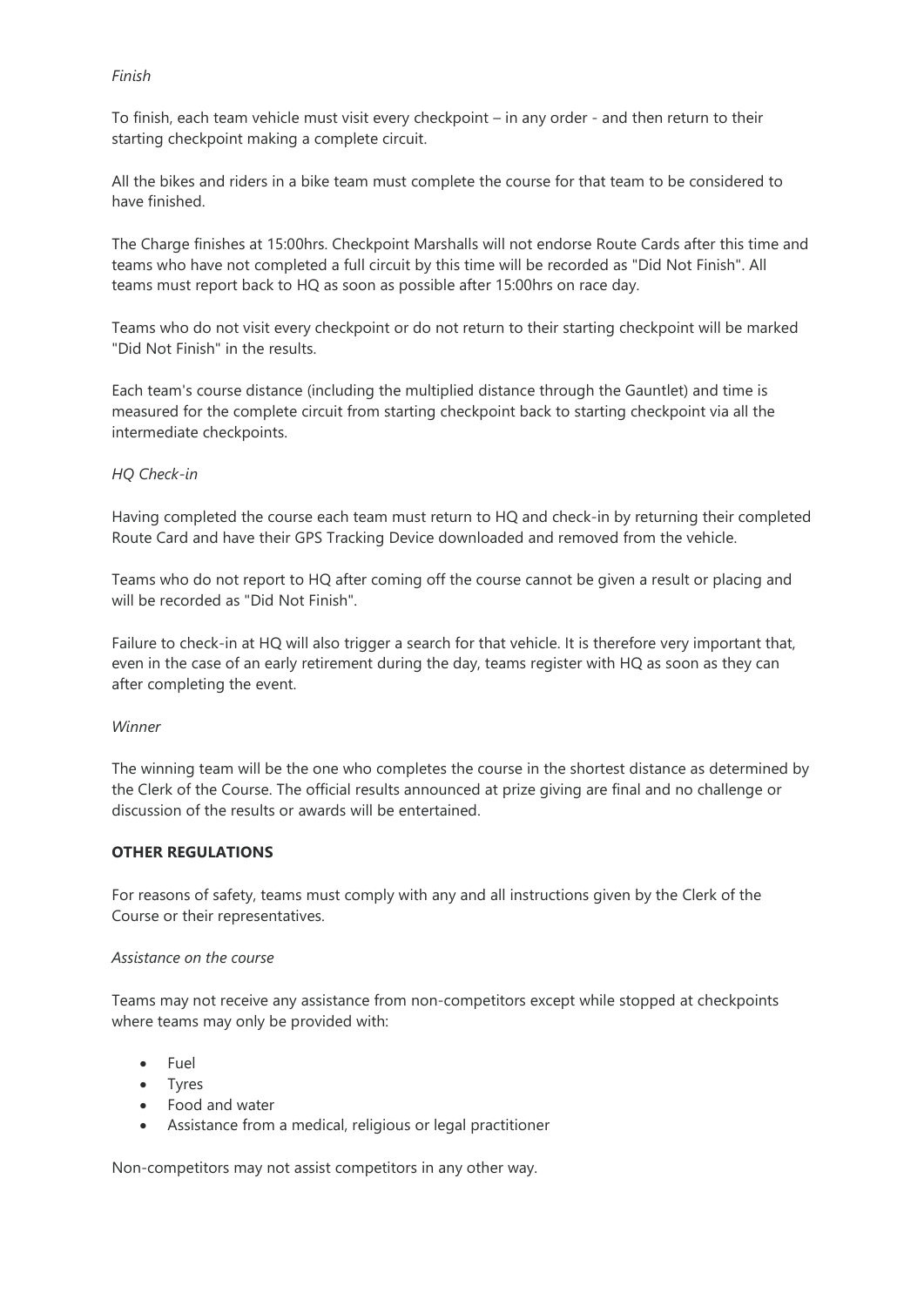## *Speed on the course*

The Elephant Charge is a test of technique and not speed. For reasons of safety for competitors and spectators a speed limit of 40km/hr is enforced for all vehicles on and around the course. Where evidence from the GPS Tracking Device shows any team to have repeatedly exceeded this speed limit then they may be disqualified at the discretion of the Clerk of the Course.

## *Conduct on the course*

There will be Marshalls throughout the course and any entrant adjudged to have contravened the rules or the spirit of the event may be penalized or disqualified at the discretion of the Clerk of the Course.

Vehicles may be manhandled across the terrain by any means devised by the crew's ingenuity, except that no outside assistance is permitted whether it is in mechanical, human or animal form, except that given by another competitor.

The following are examples of what will constitute an infringement:-

- External assistance of any sort, other than from another competitor.
- Tampering in any way with the proper operation of the GPS Tracking Device.
- Deliberately blocking the passage of other competing cars or behaving in an unsporting manner.
- The formation of groups of two or more teams as a means of enabling one team to gain competitive advantage.
- Wanton destruction of the environment.
- Damage to crops, building etc.
- The use of radios or mobile phones except in an emergency.

The Clerk of the Course may require a team to pay compensation if they damage any property.

## **CAMPING**

Everyone attending the Elephant Charge will be camping at the site and all competitors, supporters and spectators must bring their own camping equipment.

There will be a site entry fee of K100 per vehicle payable on entry. This entry fee will be donated to the local community who are hosting us at the site.

There will be a specific camping area set aside for entrants and their teams. All campers MUST TIDY UP their camp before departing, and leave the area perfectly clean. Do not leave the bags of rubbish at your campsites. Take them with you.